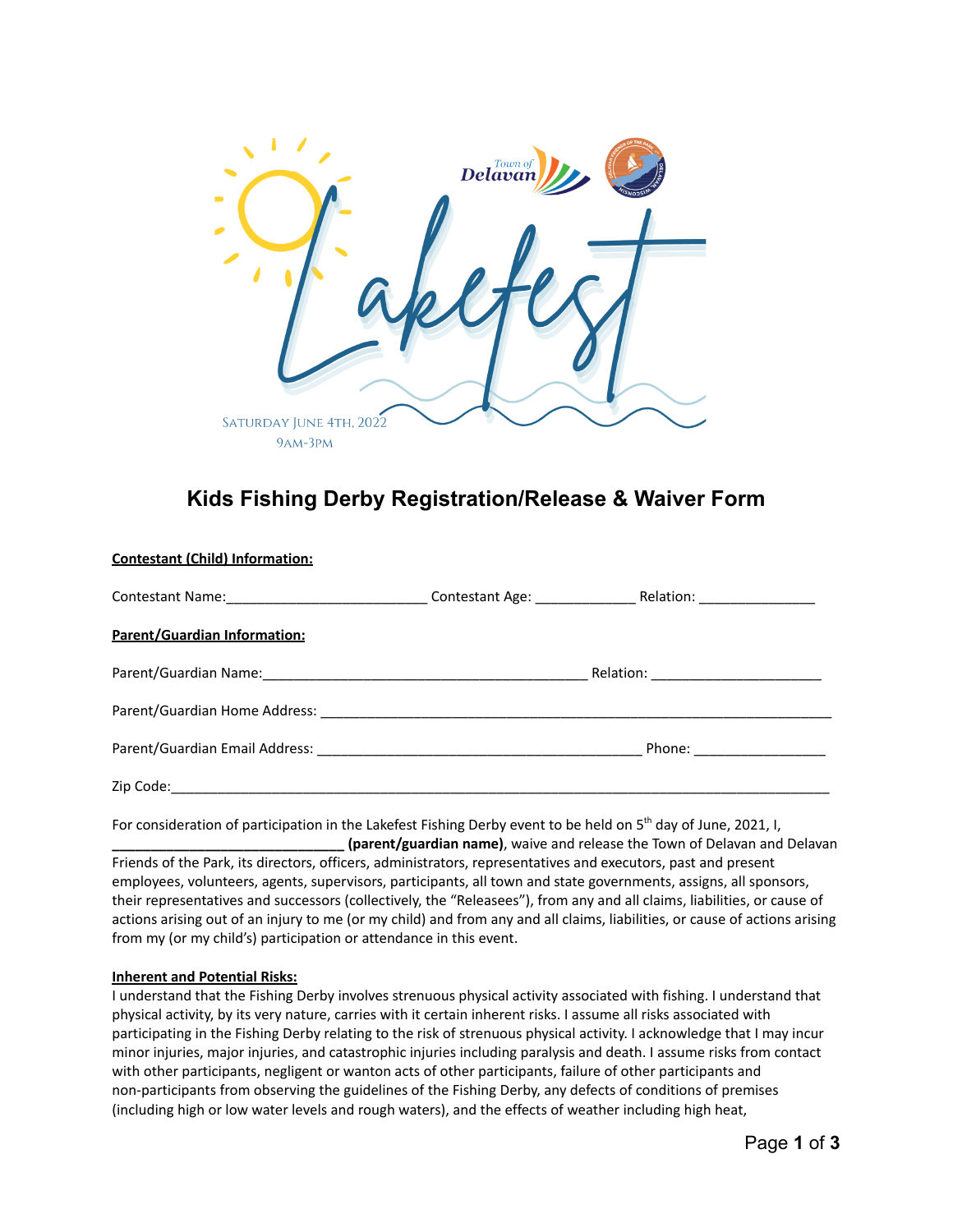thunderstorms, lightning, precipitation, cold temperatures, high winds, and/or humidity. I agree to dress myself (or my child) appropriately as to mitigate risk of physical injury to myself (or my child) including, but not limited to: wearing shoes appropriate for strenuous physical activity involved in the Fishing Derby; and dressing in conjunction with the weather. I agree that the Releasees are not responsible for any personal items or property lost or stolen before, during, or after the Derby.

### **Medical Evaluation:**

I attest that I (or my child) am medically and physically able to participate in the Fishing Derby. If I experience any doubt as to my (or my child's) ability to successfully and safely participate in and/or complete the Fishing Derby, I take full responsibility for consulting a physician. I attest that, if I (or my child) am pregnant, disabled in any way, or have recently suffered an illness, injury, or impairment, I (or my child) should have or did consult a physician prior to participating in the Fishing Derby. I consent to emergency medical care and transportation in order to obtain treatment in the event of injury to me (or my child) as medical professionals may deem appropriate. This Release extends to any liability arising out of or in any way connected with the medical treatment and transportation provided in the event of an emergency, including, but not limited to, negligence emergency rescue operations.

#### **Voluntary Participation:**

I am fully aware of the risks connected with participation in the Fishing Derby, whether specifically listed in this Release or not, and I voluntarily elect to participate in the Fishing Derby knowing that this participation involves these risks.

#### **Assumption of Risk, Waiver of Liability, Release, and Covenant Not To Sue:**

In consideration for being permitted to participate in the Fishing Derby, I voluntarily agree for myself, my family, heirs, assigns, executors, and administrators to the following:

- 1. TO ASSUME FULL RESPONSIBILITY FOR ANY RISKS OF LOSS, OR PERSONAL INJURY, INCLUDING DEATH that may be sustained by me (or my child), or any loss or damage to property owned by me (or my child), as a result of participating in the Fishing Derby.
- 2. TO RELEASE, WAIVE, HOLD HARMLESS, DISCHARGE, AND COVENANT NOT TO SUE the Releasees from any and all liability, claims, actions, demands, expenses, attorney fees, breach of contract actions, breach of statutory duty or other duty of care, warranty, strict liability actions, and causes of action whatsoever, that I might have or may acquire in the future, arising out of or related to any loss, damage, or injury, including death, that may be sustained by me (or my child), or to any property belonging to me (or my child), while participating in the Fishing Derby including, but not limited to, any claim that the act or omission complained of was in whole or in part by the negligence or carelessness of the Releasees.

# **Acknowledgment and Compliance with Rules:**

I agree to observe and obey all rules and safety procedures that accompany the Fishing Derby and to abide by any decision of an event official relative to my (or my child's) ability to safely compete in the event. I agree to exhibit appropriate behavior at all times and to obey all laws. Town of Delavan, Delavan Friends of the Park, and event officials may dismiss me (or my child), without refund, should my (or my child's) behavior endanger the safety of or negatively affect an event, person, facility, or property of any kind. I understand and agree to stock my vessel with one Coast Guard Approved Personal Flotation Device (PFD) per passenger, including captain and crew, in accordance with Coast Guard Regulations. For vessels over sixteen feet long, a throw-able PFD (such as a boat cushion or life ring) must be on board.

# **Severability:**

I agree that if any portion of this Release is deemed to be invalid, the remainder of the Release will still be binding and enforceable.

#### **Photography Release:**

I hereby grant full permission to Town of Delavan and Delavan Friends of the Park to use, reuse, reproduce, publish, or republish any photographs, motion pictures, recordings, or any other record of my participation in this event, in